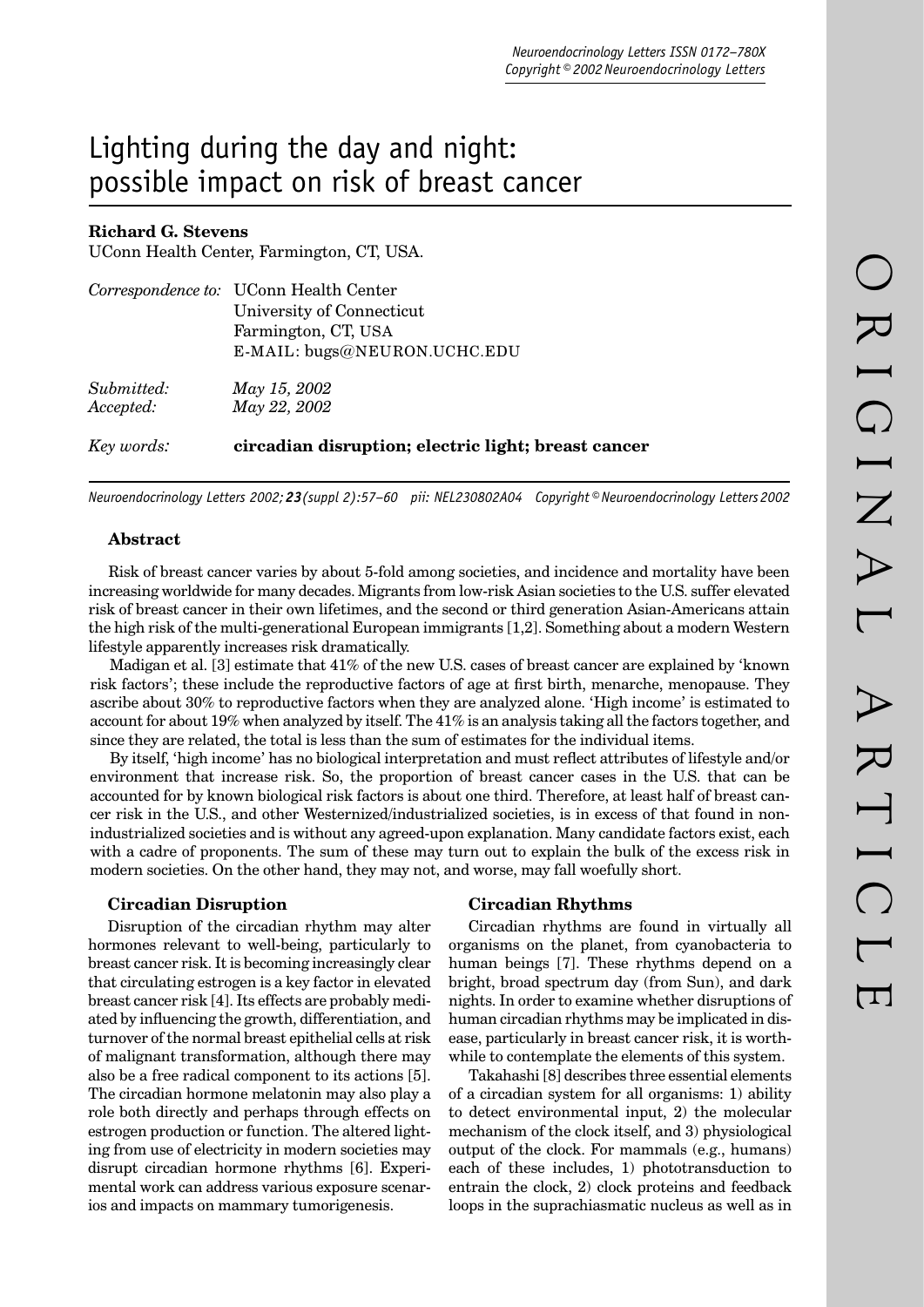the clock mechanism in each cell in the body, and 3) rhythms of gene expression throughout the organism and timing of hormone production and release.

Figure 1 shows how these three elements of the circadian rhythm might intersect with breast cancer risk. It begins with circadian phototransduction.

## **Phototransduction**

An as yet unresolved consideration is the nature of the phototransduction mechanism for the circadian system. It seems not to be vision [9]. Recent evidence has implicated a cell type distinct from rods or cones in the retina; rat retinal ganglion cells are depolarized by light [10], and it has been noted that these cells contain melanopsin, a candidate for the photopigment for the circadian system [11]. However, these cells also contain cryptochrome [12], another candidate circadian photopigment which contains vitamin B2 as chromophore as opposed to vitamin A, as in the opsins.

There is conflicting evidence from knockout mice on whether an opsin or cryptochrome is the primary circadian photopigment: a cry1/cry2 double-knockout still responds to light during subjective night [13], and a retinol binding protein knockout mouse maintained on vitamin A deficient diet also responds to light [14].

Discovering the underlying biology of circadian phototransduction is fascinating in its own right, but it also has implications for designing experiments and epidemiological studies of light and breast cancer risk. For example, if the circadian photopigment is an opsin such as melanopsin, then vitamin A ingestion and metabolism may be relevant to light sensitivity; whereas if cryptochrome is the photopigment, then vitamin B2 is relevant. Also, understanding the biophysics of circadian phototransduction should better define what aspects of nocturnal light exposures can disrupt circadian rhythms such as spectrum, timing, duration, and intensity; as well, what aspects of day lighting best maintain a healthy rhythm?

## **Constant light and mammary tumorigenesis on rats**

In figure 1, downstream of the master circadian CLOCK, is communication of circadian time to the rest of the organism and the effect of this on hormone production and release. These hormones may then affect mammary carcinogenesis.

Anderson et al. [15] attempted a replication of an experiment by Shah et al. [16] in which female rats exposed to constant light were compared to similar female rats exposed to a 12:12 light:dark cycle in the effectiveness of a chemical carcinogen, DMBA, to induce mammary tumors. The Shah et al. [16] experiment was based on the idea that constant light would suppress melatonin and thereby increase mammary tissue cell turnover by effects on estrogen and prolactin [17]. Shah began light exposure in utero, that is to say, female rats were bred in constant light, gestation took place in constant light, and the female pups were reared in constant light. As predicted, the females rats under this constant light paradigm had greater terminal end bud concentration in the mammary tissue at age 55 days than did the 12:12 light:dark controls, and yielded more mammary tumors after a dose of DMBA than controls.

Anderson et al. [15] undertook to replicate the Shah finding. However, these authors found, unexpectedly, significantly fewer mammary tumors in the constant light group. They also found, also unexpectedly, that 29 of the 50 female rats on constant light had gross evidence of milk production in their mammary glands at the termination of the experiment (age about 140 days). In contrast to Shah et al., Anderson et al. began constant light at age 26 days, not in utero. This difference probably explains the difference in the tumor yield between the two experiments, and underscores the importance of mammary tissue development on risk of malignant transformation [18].

## **In Utero exposure**

Hilakivi-Clarke et al. [19] tested the hypothesis that elevated in utero estrogen exposure increases mammary gland mass in rats, and increases susceptibility to chemically-induced mammary tumorigenesis. Their findings confirmed their prediction both for direct estrogen administration to pregnant rat dams, and by feeding a high PUFA diet; the high PUFA diet also increased circulating estrogen in pregnant rats. Stevens and Hilakivi-Clarke [20] have suggested that perhaps ethanol ingestion could have a similar effect by raising estrogen in pregnant rats. This experiment is currently underway.

These findings with estrogen may explain the difference in results between Shah et al. and Anderson et al. In the Shah experiment, there may have been higher mammary gland mass at birth, and also accelerated development such that by the 55 day age at DMBA dosing, a greater tumor yield was obtained. In Anderson, however, constant light began at age 26 days, thereby not affecting mammary gland mass, but only, perhaps, having pushed the mammary tissue to terminal differentiation at age 55 days and thereby reducing its susceptibility to transformation. Future experiments are planned to address these possibilities.

#### **Master Clock Interaction with Cells**

In addition to effects on hormones, there may also be more direct communication from the master clock in the SCN to cellular clocks and cell cycle regulatory mechanisms (figure 1).

Cell cycle regulation received the Nobel prize in 2001 (Paul Nurse, Lee Hartwell, and Tim Hunt). The role of the cellular clock mechanism in regulation of cell cycle kinetics has not been investigated, and the influence of the master clock of the SCN on both is unclear. Cyclin D1 appears to be a "G1 cyclin" which functions to push a cell through this cell-cycle checkpoint [21].

Cyclin D1 overexpression has been implicated in a variety of human tumors [21]. In particular, overexpression occurs in 30 to 50% of breast cancer cases [22]. In 12–13% of breast cancers, the overexpression is due to amplification of the cyclin D1 gene. Mice lacking cyclin D1  $(Cyl-1(-/-))$  are small and show mammary tissue developmental retardation [23,24] suggesting reduced susceptibility to mammary carcinogenesis. Thus, overex-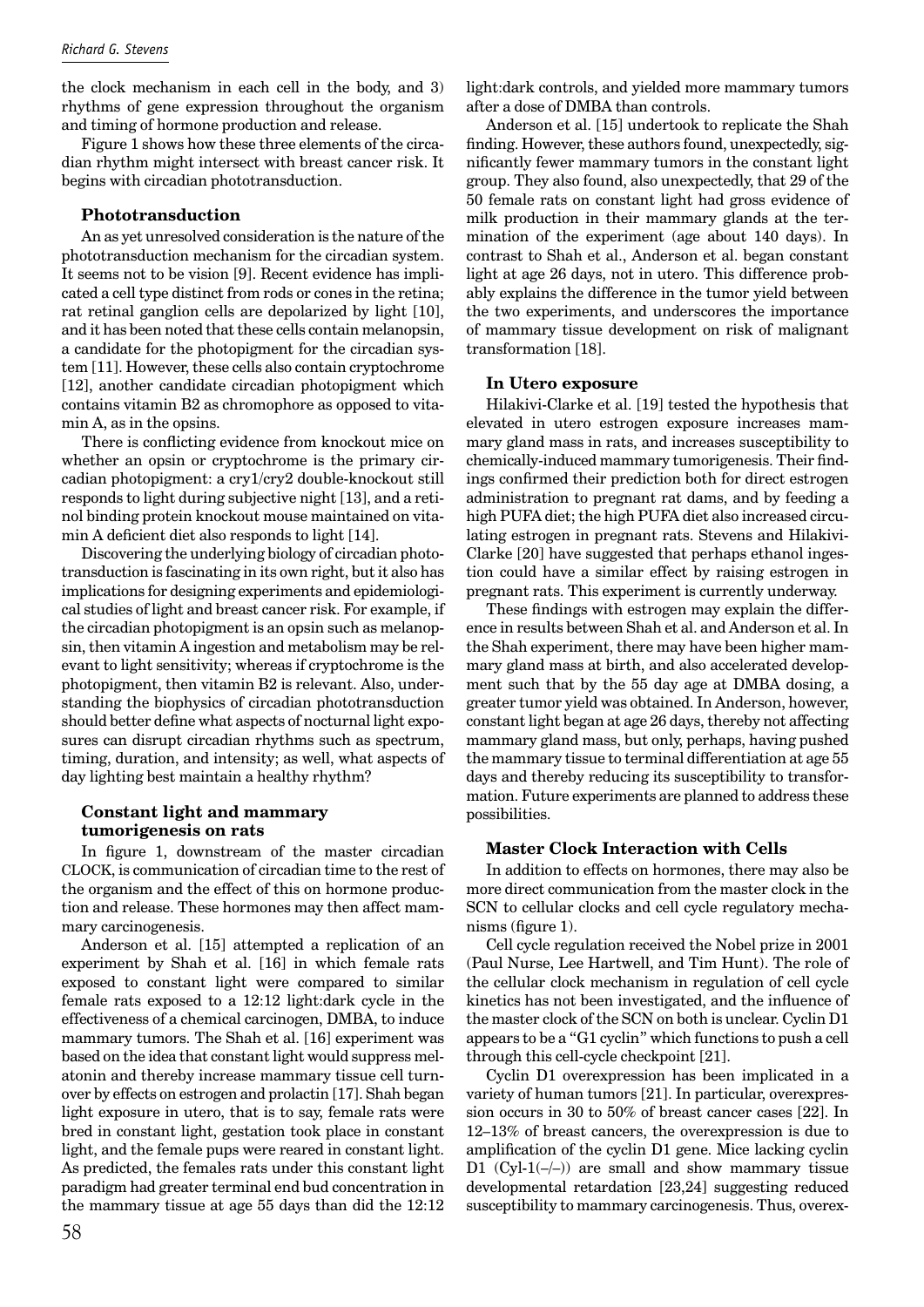

**Figure 1.** Graphic representation of the 3 elements of the circadian system and howthese might be related to risk of breast cancer. Aspects of light which matter areintensity, spectrum, timing, and duration.

pression of a normal cyclin D1 product, through various mechanisms, contributes to neoplasia and/or progression to the malignant phenotype [25].

## **Epidemiological Studies of Light and Breast Cancer**

There are a variety of predictions based on the 'light at night' (LAN) component of the circadian disruption hypothesis. For example, breast cancer risk may be increased in: women on shift work schedules for many years; women who read late into the night; women flight attendants; women who's bedrooms are lighted during the night; women sleeping fewer hours than average. Epidemiological studies have been conducted on several of these groups, and generally support a role for LAN. In particular, 3 large studies designed to test the hypothesis that women working on evening or night shifts are at increased risk have recently been reported. An enormous case-control analysis from Denmark found a 50% elevation in risk for women ever working the night shift [26]. This association was not due to confounding by age at birth of first child, number of children, or socioeconomic status. Two more reports appeared later in 2001, one from a case-control study in the Seattle area [27], and the other from the Nurses' Health Study [28], a very large prospective study in the United States. These two studies gave very similar results to the study from Denmark.

Another prediction of the hypothesis that LAN increases risk is that blind women would be at lower risk [29], which has been found in a number of studies [e.g.,] 30]. In addition, Hansen [31] recently estimated breast cancer risk among photolab workers, who would be predicted to have lower risk also due to a dark work environment; the odds ratio estimate was  $0.4$  (CI =  $0.2$  to  $0.9$ ) for such workers compared to women in other occupations.

## **Attributable Fraction**

An estimate of attributable risk for rotating shift work was given to ABC News, October 16, 2001 [32]: "...maybe one new breast cancer case per year..." Given that the shift work studies were undertaken as studies of light-at-night, this may be taken as an estimate for LAN. However, this could be far off the mark.

A problem in all studies of LAN and breast cancer is the fact that estimating the degree of risk elevation requires a comparison group. But in fact, these comparison groups undoubtedly contain no women who are not exposed to LAN to some degree. Complete lack of exposure would require life without electricity; there are probably no women in modern societies who retire to bed at dusk and remain in total darkness until sunrise, although this was the norm for the major part of our history on the planet. However, there is one group for whom there is no exposure to LAN: blind women. [Evidence from Czeisler et al. [33] and Lockley et al. [34] shows that about 1/3 of profoundly blind persons can respond to very bright light, such as from the Sun or very high illuminance electric light.]

Breast cancer risk in blind women has been examined in four countries: Finland, Norway, Sweden, and the United States. All found a reduced risk among the blind which ranged from 20 to 50%. If the lower risk of breast cancer among blind women is due to light exposure among sighted women, then estimates of the number of breast cancer cases attributable to LAN, in all its manifestations, are formidably high.

Wacholder et al. [35] argue that in order to properly estimate the proportion of cases of disease attributable to an exposure, there should be a broad definition of exposure. In other words, the referent, or comparison group should be of subjects who are truly not exposed at all. They show, by example, that to include exposed persons in the 'unexposed' comparison group (as is the case in the shift worker studies) underestimates attributable fraction, perhaps greatly. However, to include unexposed in the 'exposed' category does not over- nor underestimate attributable fraction. Greenland [36] argues that it would be rare for the assumptions to be met in practice for the Wacholder et al. method to be unbiased.

Using blind women as the unexposed comparison group yields relative risk estimates ranging from 1.2 to 1.7 (the inverse of the estimates for blind women com